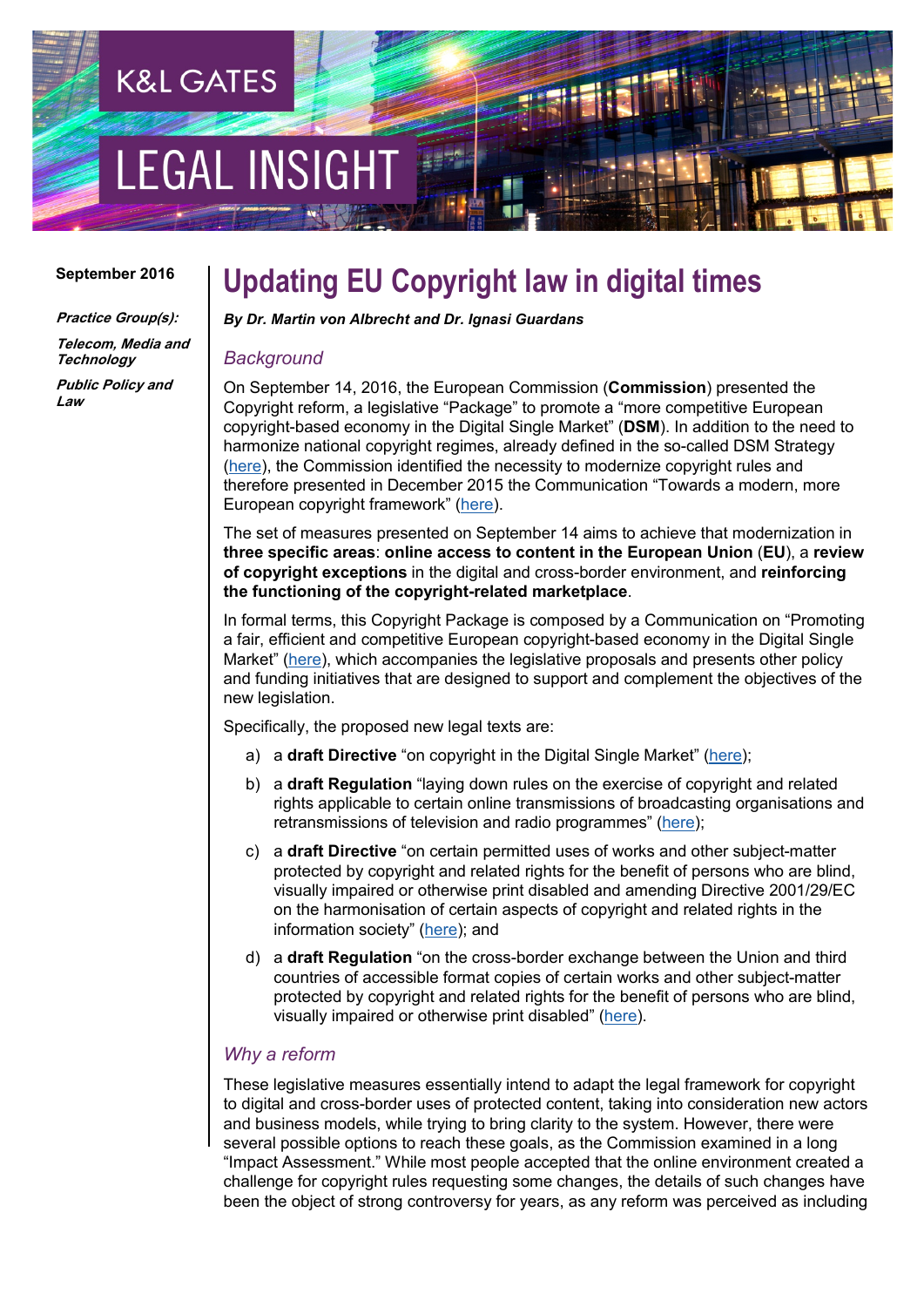#### **Updating EU Copyright law in digital times**

too much or too little. Now the Commission has come forward with what is generally perceived as a realistic and rather moderate set of reforms (in other words, no copyright revolution ahead). But still, some of the changes are important, and controversy is expected al along the parliamentary itinerary of these texts (for what they say and change, or for what they don't dare to say).

In the words of the Commission, these copyright-related reforms have **three main priorities**, each one developed with different elements in the "package": better access to content online and across borders; improving copyright rules on research, education, and inclusion of disabled people; and a fairer and sustainable marketplace for creators and press.

#### *Better access to content online and across borders*

The Commission proposes a legal mechanism for broadcasters to obtain more easily the authorizations they need from right holders to **transmit programmes online in other EU Member States**. This is about "ancillary online services, programmes that broadcasters transmit online at the same time as their broadcast as well as their catch-up services that they wish to make available online in other Member States, such as MyTF1 in France; ZDF Mediathek in Germany; TV3 Play in Denmark, Sweden, and the Baltic States; and AtresPlayer in Spain. The Commission believes that this will empower broadcasters to make available the vast majority of their content, such as news, cultural, political, documentary, or entertainment programmes, shown also in other Member States.

For this purpose, the new rules partially replicate in the online environment what has been in place for decades for cable and satellite communications in Europe: the **countryof-origin** principle and **mandatory use collective management.** By extending the **country-of-origin** principle, broadcasters will need to clear the rights only once, in the country from which they retransmit. And by imposing collective management, operators who offer packages of channels (such as Proximus TV in Belgium, Movistar+ in Spain, Deutsche Telekom's IPTV Entertain in Germany) instead of negotiating individually with every right holder to offer such packages of channels originating in other EU Member States, they will be able to get the licenses from collective management organizations representing right holders (while broadcasters remain entitled to authorize the use of their Programme individually).

To help development of **Video-on-Demand (VoD) offerings in Europe**, the Commission asks Member States to set up negotiation bodies to help reach licensing deals, including those for cross-border services, between audio-visual right holders and VoD platforms.

The new Copyright Directive establishes **new rules on the use of out-of-commerce works** by cultural heritage institutions, with the intention to help museums, archives, and other institutions to digitize and make available across borders out-of-commerce works, such as books or films that are protected by copyright, but no longer available to the public.

#### *Improving copyright rules on research, education, and inclusion of disabled people*

The Commission has accepted the request to turn into a mandatory pan-European exception the one that allows **educational establishments** to use materials to illustrate teaching, and it extends it to the use of digital tools and to online courses across borders. The change is still limited, though. It is subject to the conditions that such use is conducted on "the premises of an educational establishment or through a secure electronic network" and that it is complemented by the indication of the source. Moreover,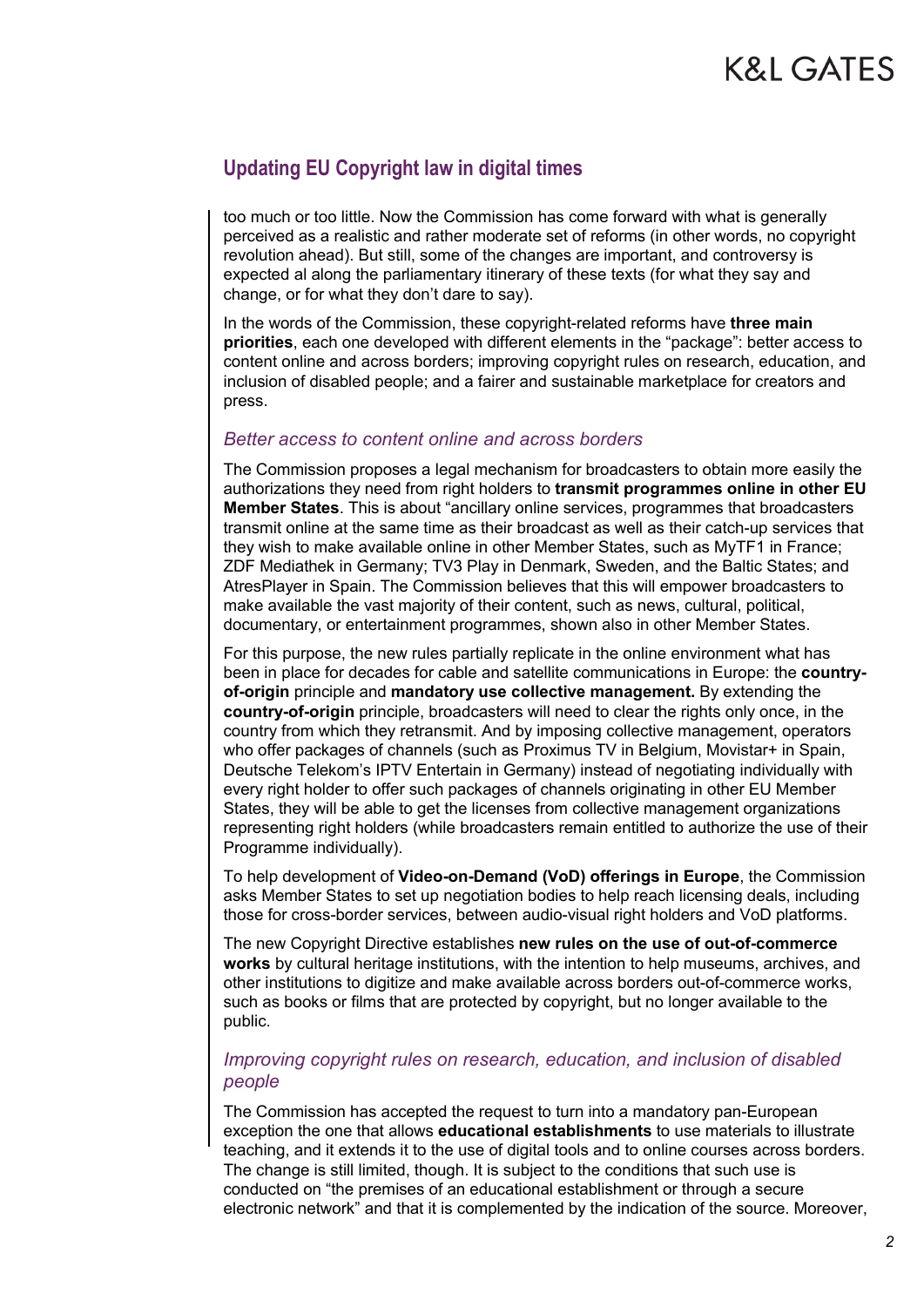#### **Updating EU Copyright law in digital times**

to the disappointment of some social groups and NGOs, Member States will still have the possibility to condition the exception to the nonexistence of available licenses.

The proposed Directive creates a specific exception to copyright for the purposes of scientific research, for reproductions and extractions activities to perform **text and data mining** of works. This should make it easier for researchers across the EU to use text and data mining (TDM) technologies to analyze large sets of data.

The Commission also proposes a new mandatory EU exception that will allow cultural heritage institutions to make copies of works in their collections to preserve them digitally.

Finally, the new rules intend to implement harmoniously the EU obligations deriving from the [2013 Marrakesh Treaty](http://www.wipo.int/treaties/en/ip/marrakesh/) to facilitate access to published work for **persons who are blind, visually impaired, or otherwise print-disabled**, to ensure consistency in their application throughout the internal market. It creates mandatory exceptions to the rights harmonized under EU law and which are relevant for the uses protected by the Marrakesh Treaty. These embrace rights of reproduction, communication to the public, making available, distribution and lending. Given that the exceptions required by the Marrakesh Treaty also refer to works in audio form, these exceptions must correspondingly apply to related rights. In a separate instrument, a regulation will allow for the exchange of accessible format copies within the EU and with third countries that are parties to the Marrakesh Treaty, avoiding duplication of work and waste of resources.

#### *A fairer and sustainable marketplace for creators and press*

One of the controversial elements tackled by this reform is the so-called **"value gap"**: the weak position currently held by rights holders in front of online platforms distributing their music or audio-visual content (and benefiting from it). In the words of the Commission, the Copyright Directive "aims to reinforce the position of right holders to negotiate and be remunerated for the online exploitation of their content on video-sharing platforms such as YouTube or Dailymotion. Such platforms will have an obligation to deploy effective means such as technology to automatically detect songs or audio-visual works which right holders have identified and agreed with the platforms either to authorise or remove."

To this goal, new obligations are imposed on **online services providers that store and give access to a large amount of works** uploaded by their users, to conclude agreements with right holders for the use of their works, and to take measures such as the use of effective content recognition technologies to avoid unlawful content. Member States are requested to ease the cooperation between right holders and information society service providers by way of stakeholders' dialogues and through the provision of complaints and redress mechanisms for disputes over the application of the abovementioned measures.

In addition to that, with the intent of ensuring fair remuneration in contracts to authors and performers, the Directive forces Member States to impose a **transparency obligation on the contractual counterparty of creators**, consisting in the duty to inform them on the exploitation of their work, the revenues generated, and the due remuneration. This obligation is supported by the introduction of a contract-adjustment mechanism, which can be activated when the originally agreed remuneration is disproportionate compared to the successive benefits resulting from the exploitation of the works, and by a voluntary dispute resolution mechanism.

The Commission also proposes to introduce a new **related right for publishers**, similar to the right that already exists under EU law for film producers, record (phonogram) producers, and other players in creative industries like broadcasters: Newspapers, magazines, and other press publications will be legally recognized as right holders for the